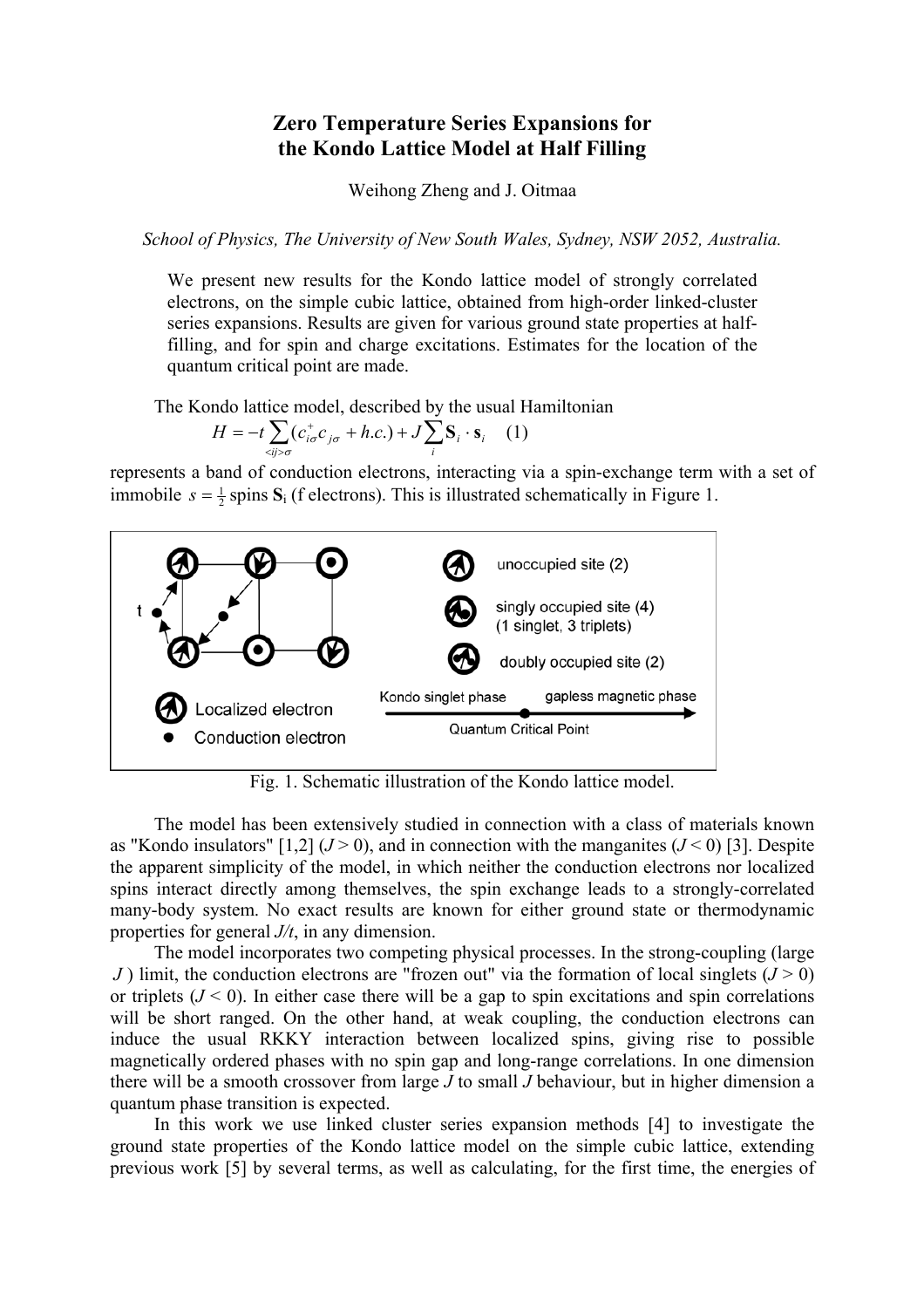elementary excitations. Further details of this work, including results for the linear chain and square lattice, are given in a full paper [6].

The linked cluster method expresses the bulk property, say the ground state energy *E*0, as a sum over contributions from connected clusters of sites on the lattice, e.g.

$$
E_0 / N = \sum_g c_g \varepsilon_g \ (2)
$$

where  $c_g$  is the embedding factor of cluster *g* in the lattice and  $\varepsilon_g$  is a "proper" or "cumulant" energy, which can be obtained recursively for larger and larger clusters. If we write the Hamiltonian in generic form as  $H_0 + \lambda V$ , where  $H_0$  is a solvable unperturbed part and *V* is treated perturbatively, then (2) allows a perturbative expansion of  $E_0/N$  in powers of the parameter  $\lambda$ . Similar expressions can be obtained for other quantities.

The most obvious choice is to take the exchange term in (1) as  $H_0$ , and to treat the hopping term perturbatively. This yields an expansion

$$
E_0 / NJ = \sum_{s=0}^{\infty} e_s (t/J)^s \quad (3)
$$

where we have computed terms to order  $(t/J)^{12}$ . The coefficients of this, and also series for the minimum triplet gap and antiferromagnetic susceptibilities for both local and conduction electrons, are given in Table 1.

Table 1. Series coefficients for dimer expansions for the ground energy per site  $E_0/N$ , the minimum triplet spin gap  $\Delta_s / J$ , and the antiferromagnetic spin susceptibilities for both local and conduction spins ( $\overline{a}$  and  $\overline{c}$ ). Nonzero coefficients  $(t/J)^n$  up to order  $n = 12$  for simple cubic lattice are listed.

| n  | $E_0 / JN$     | $\Delta$ , $/J$ | $\chi_{_{c}}$ | $\chi_{_I}$  |
|----|----------------|-----------------|---------------|--------------|
|    | $-0.750000000$ | 1.000000000     | 0.500000000   | 0.500000000  |
|    | $-2.000000000$ | $-20.00000000$  | 2.666666667   | 9.777777778  |
|    | 0.666666667    | 306.3111111     | 12.91555556   | 84.43753086  |
| 6  | 7.834807760    | 1060.237771     | 51.32587514   | 239.9390035  |
| 8  | $-71.14791245$ | $-276065.8123$  | 351.0946982   | 1684.588635  |
| 10 | 349.8368486    | 3860398.011     | 1354.232378   | 12172.47537  |
| 12 | 160.3723348    | 555719090.0     | 2797.156237   | -25148.75289 |



<sup>t/J</sup><br>Fig. 2. (a) The staggered magnetizations for both localized spins (*l*) and conduction electrons (*c*); (b) the inverse antiferromagnetic spin susceptibilities for the simple cubic lattice.